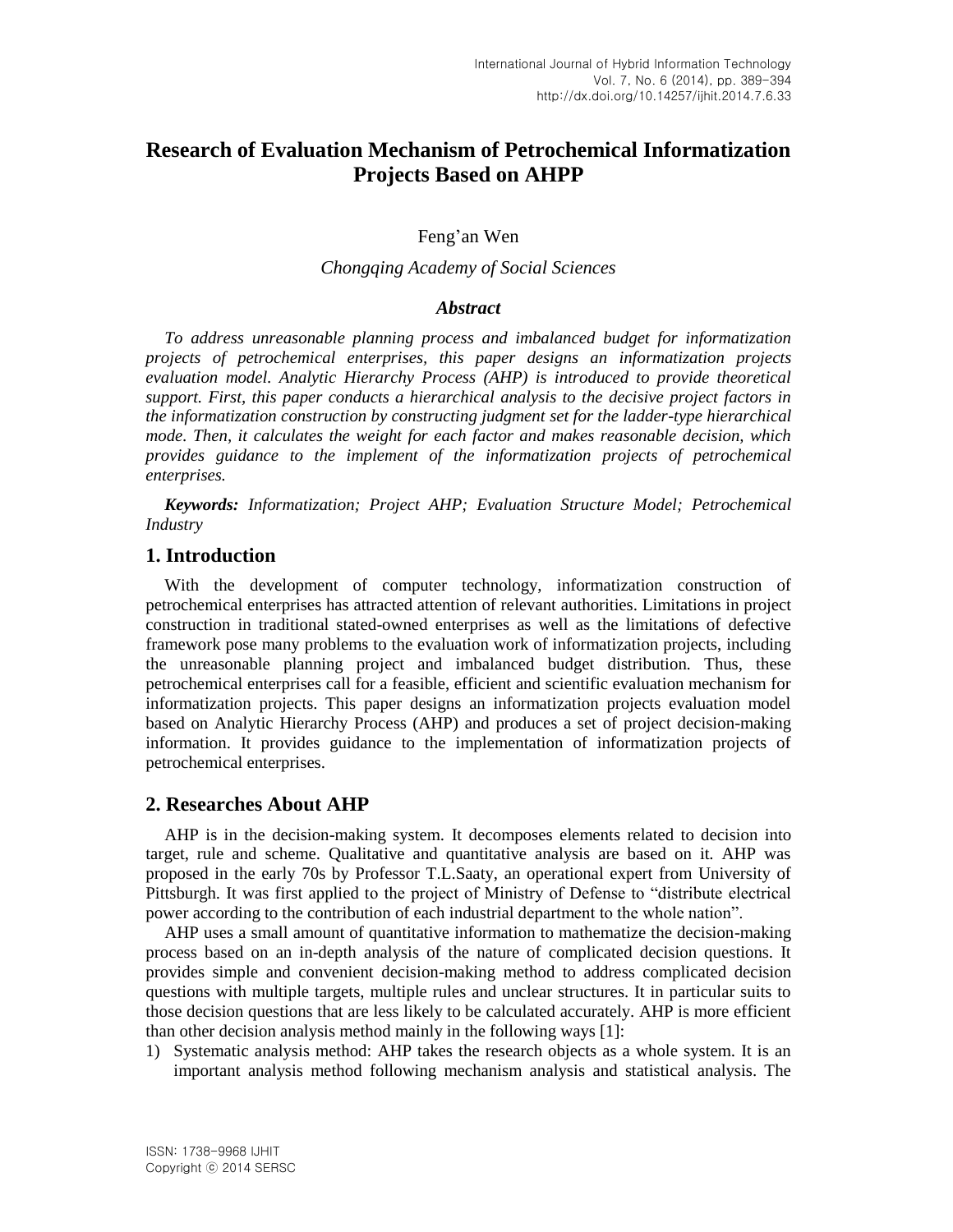thought of system lies in that the influence of each factor on the result is related to each other. The weight of each layer will affect the result directly or indirectly. The influence of each factor in each layer is quantified and clear. This method is conductive to those systems with multiple targets, multiple rules, multiple periods and uncertain structures.

- 2) It doesn't require much information. AHP mainly starts from evaluators' understanding of the nature and factors of the evaluated question. It prefers qualitative analysis and judgment. AHP simulates the decision-making process of human brain and leaves the judgment of relative importance to it. It only retains the impression of factors and does the calculation with simple weights. This method can solve many problems that seem possible to traditional ways.
- 3) Clear and practical. AHP combines both qualitative method and quantitative method. It decomposes the complicated system, mathematizes and systemizes the thinking process of human kind. It turns questions to decide with multiple targets and multiples rules to those with multiple layers and singe target. It determines the relationship between the factor in the same layer and that in the upper layer by comparison of every two factors. It ends with a simple calculation. AHP is easy to learn for one even with a middle education.

AHP consists of the following steps. (1) Construct ladder-type hierarchical mode. (2) Construct the judgment set. (3) Calculate the relative weight of a factor under certain standard based on the judgment set. (4) Calculate the combination weight of a factor under certain standard based on the judgment set.

### **2.1. Construct Ladder-type Hierarchical Mode**

The hierarchical mode is the first step of AHP decision-making. Completeness and integrity should be given a priority. These complicated items are treated as factors and put into different layers according to their characteristics. The standard scale layer has the controlling power over the lower layer, namely, decision layer. And it is subject to the control of father standard scale layer. The hierarchical mode is shown in Figure 1.



**Figure 1. Ladder-type Hierarchical Mode**

### **2.2. Construct the Judgment Set**

AHP hierarchical mode makes it clear the relationship between layers. If factor Cm belongs to the father standard scale layer, it has controlling power over a set of factors T1,T2,...,Tn. Based on the hierarchy, T1,T2,...,Tn are given different weight. In the process of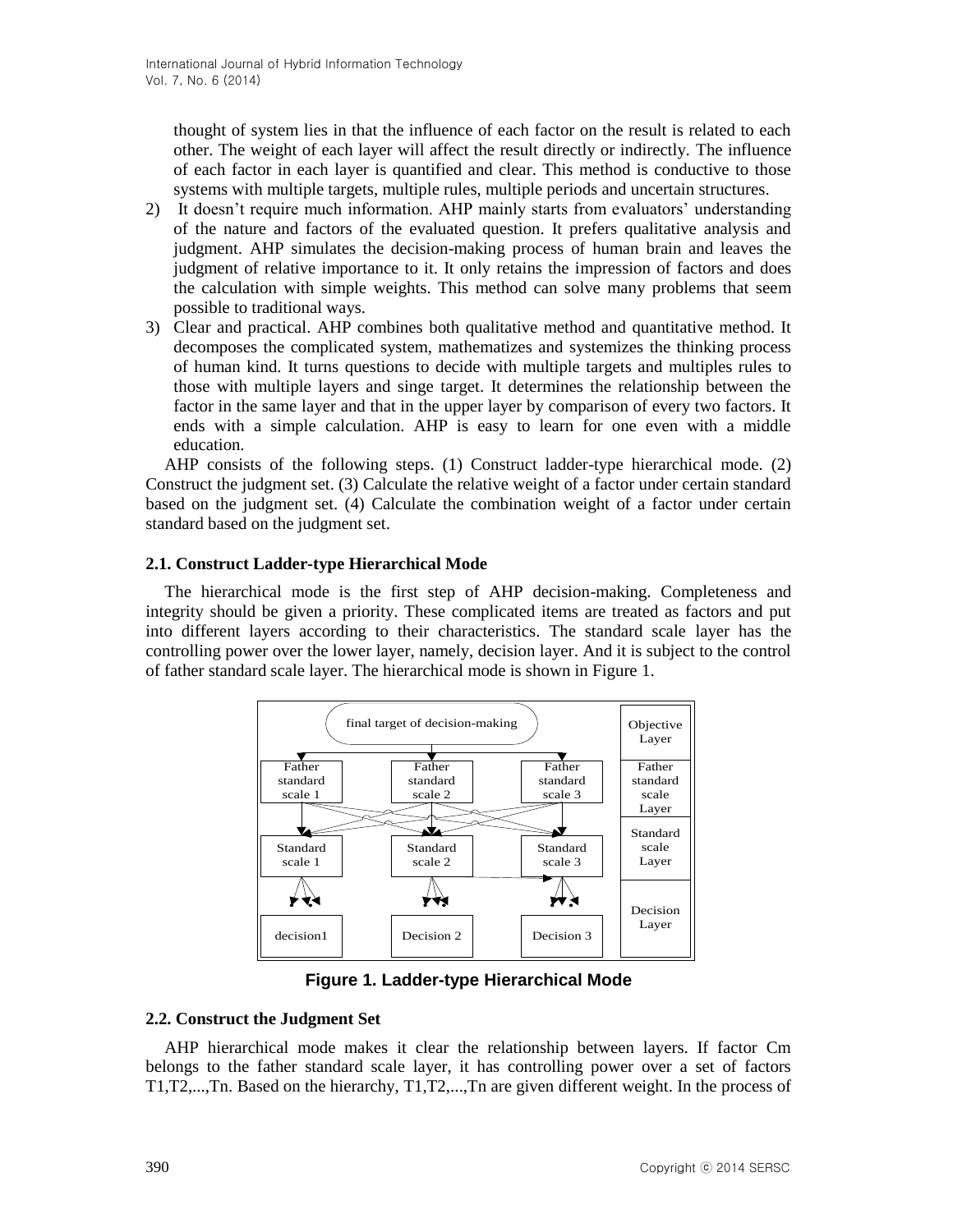decision-making analysis, one should answer the same question repeatedly. In other words, one should compare every two factors in the same layer and judge which factor is more valuable and give them weight according to their importance.

The importance of a factor should be considered from multiple perspectives. The decision result is labeled by several identifications [2], such as "importance degree a", "importance degree b", "importance degree c", "importance degree d", etc. Table 1 shows the comparison results of the importance degree of factors.

| Value   | Definition         |  |  |  |
|---------|--------------------|--|--|--|
|         | Equal Importance   |  |  |  |
|         | Importance a       |  |  |  |
|         | Importance b       |  |  |  |
|         | Importance c       |  |  |  |
|         | Importance d       |  |  |  |
| 2,4,6,8 | Median {1,3,5,7,9} |  |  |  |

**Table 1. Comparison Results of the Importance Degree of Factors**

Note: importance degree a<br/>b<c<d

#### **2.3. Calculate Relative Weight of a Factor in the Standard Scale**

For a set of factors T1,T2,...,Tn, calculate the judgment set T. The process is parallel to the decomposition of characteristic root  $Tw = \lambda_{\max} w$ .  $\lambda_{\max}$  exists and has the uniqueness. W is a parameter value decided after quantitative analysis and has uniqueness. The importance degree of all factors can compose a set, namely, the comparison judgment set, added with unification identification. The relative weight is calculated according to the following steps:

(1) Calculate the unification identification CI:

$$
CI = \frac{\lambda_{\max} - n}{n - 1} (n \in 1, 2, 3, 4, ....)
$$

n: The layer that the set is in

(2) Acquire random identification RI through random distribution. RI of different layers is shown in Table 2.

|                    |      | . .                         |                           |      |                 |                  |      |      |                            |              |
|--------------------|------|-----------------------------|---------------------------|------|-----------------|------------------|------|------|----------------------------|--------------|
| $\mathbf{r}$<br>17 | 0.00 | $\Omega$ $\Omega$ 1<br>V.VI | $\cap$ $\cap$<br>$v.\sim$ | 0.88 | $\cap$<br>ر ے . | $\gamma$<br>1.ZJ | 1.44 | 1.47 | $\epsilon$<br>1.J <i>L</i> | $ -$<br>1.JJ |
|                    |      |                             |                           |      |                 |                  |      |      |                            |              |

**Table 2. Parameters from Unification Identification RI**

(3) Calculate the ratio of random identification to unification identification CR: CR  $= C I$ , if  $CR < 0.2$ , the unification of the judgment set meets the standard; if  $CR > = 0.2$ , repeated calculation is needed until the standard is met.

#### **2.4. Calculate the Combination Weight of Factors between the Standard Scale Layers**

It is the time to calculate the combination weight of factors between standard scale layers and apply them to unification test for judgment set.

If the father standard scale layer C controls factor T1,T2,...,Tm, then the combination weight is CT1,CT2,...,CTm. The standard scale layer D below C controls factor T1,T2,...,Tn. Then, the ordered weight of factor  $Tj$  in father standard scale layer is  $B1j, B2j, \ldots, Bnj$ . When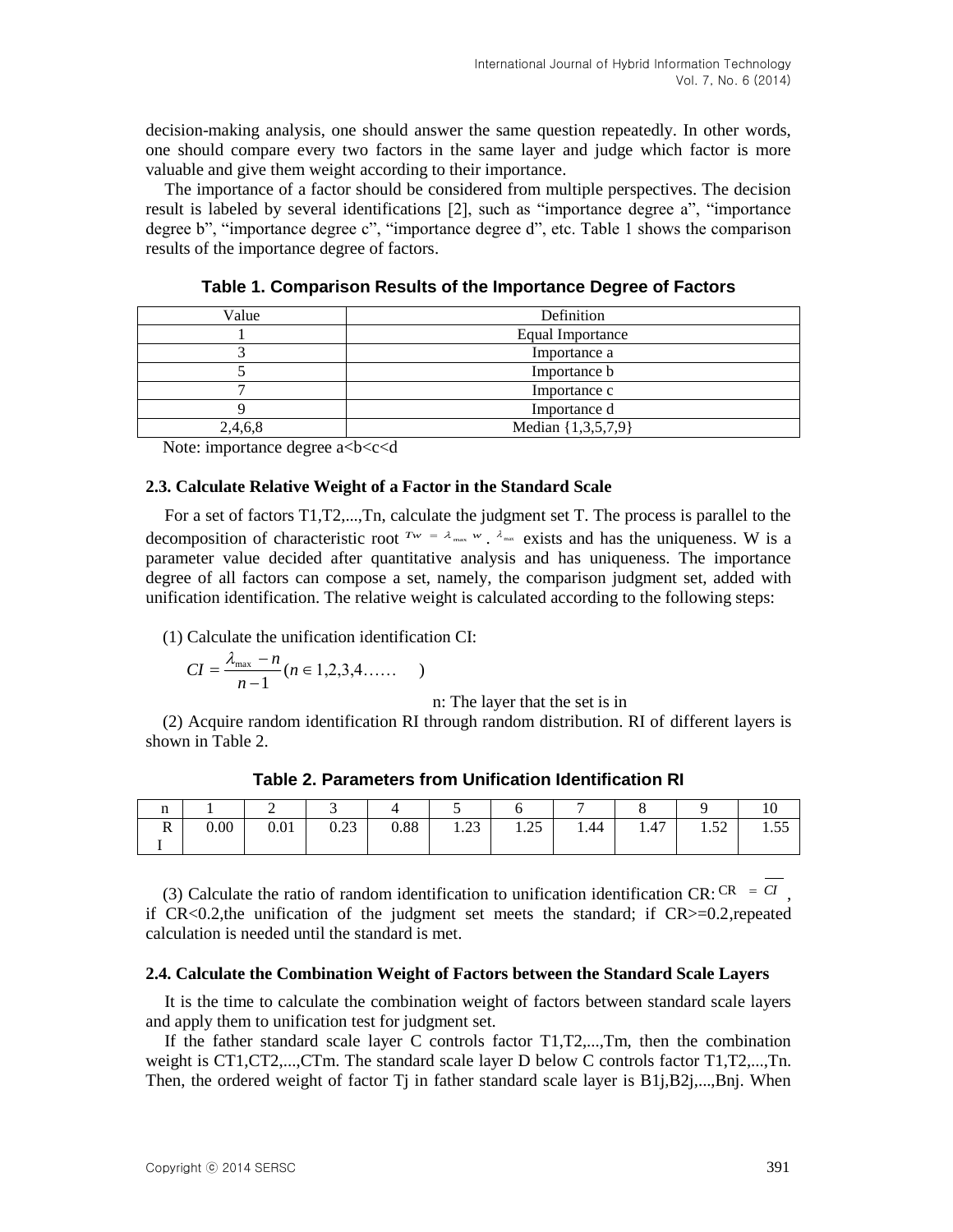Dk has no relationship with Tj, Bkj is 0. Calculate the combination weight vector of layer D d=(d1,d2,...,dn)<sup>T</sup>. There is:  $\frac{d_k}{dx} = \sum_{j=1}^{m}$  $d_k = \sum_{j=1}^k B_{kj} cT_j$ . In the expression, k=1,2,...,n;  $d = B \cdot C$  and  $B = (B_{ij})_{n \times m}$ .

For a ladder-type hierarchical mode with r layers, the factor of the top layer is p. The combination weight of target layer to p is  $w = B_{r} B_{r-1} ... B_{r} P_{r}$  (Owing to the uniqueness of the top layer factors, it can be assumed that  $p1=1$ .

The unification test for judgment set [6] is based on CI. If the weight vector for layer k-1 is known as  $tk-1=(t1k-1,t2k-1,...,tmk-1)T$  (m is the number of factors in the layer) and CIk-1,RIk-1,CRk-1 are also known, then the corresponding identifications for layer k is:

(1) 
$$
CI_k = (CI_k^1, CI_k^2, ..., CI_k^m)t^{k-1}
$$
;  
\n(2)  $RI_k = (RI_k^1, RI_k^2, ..., RI_k^m)t^{k-1}$ ;  
\n(3)  $CR_k = CR_{k-1} + CI_k / RI_{k}$ ;

When CRk<0.20, it can pass the unification test. And layer k meets the standard.

### **3. Design Project Evaluation Model**

According to analysis judgment of experts and scholars, three indexes are confirmed and each has around 10 factors. The detailed evaluation structure is shown in Figure 2.



**Figure 2. Informatization Project Evaluation Model for Petrochemical Enterprises**

# **4. Determination of Factors' Weight**

#### **4.1. Determination of the Weight of Factors in the Same Layer**

Establish the judgment set based on importance degree of factors in the same layer. For example, the importance degree of T,T1,T2,T3 in the middle layer to the top layer O can be available by judgment analysis of experts and scholars. Then, rank the factors of the judgment set and calculate their corresponding weights, as is shown in Table 3.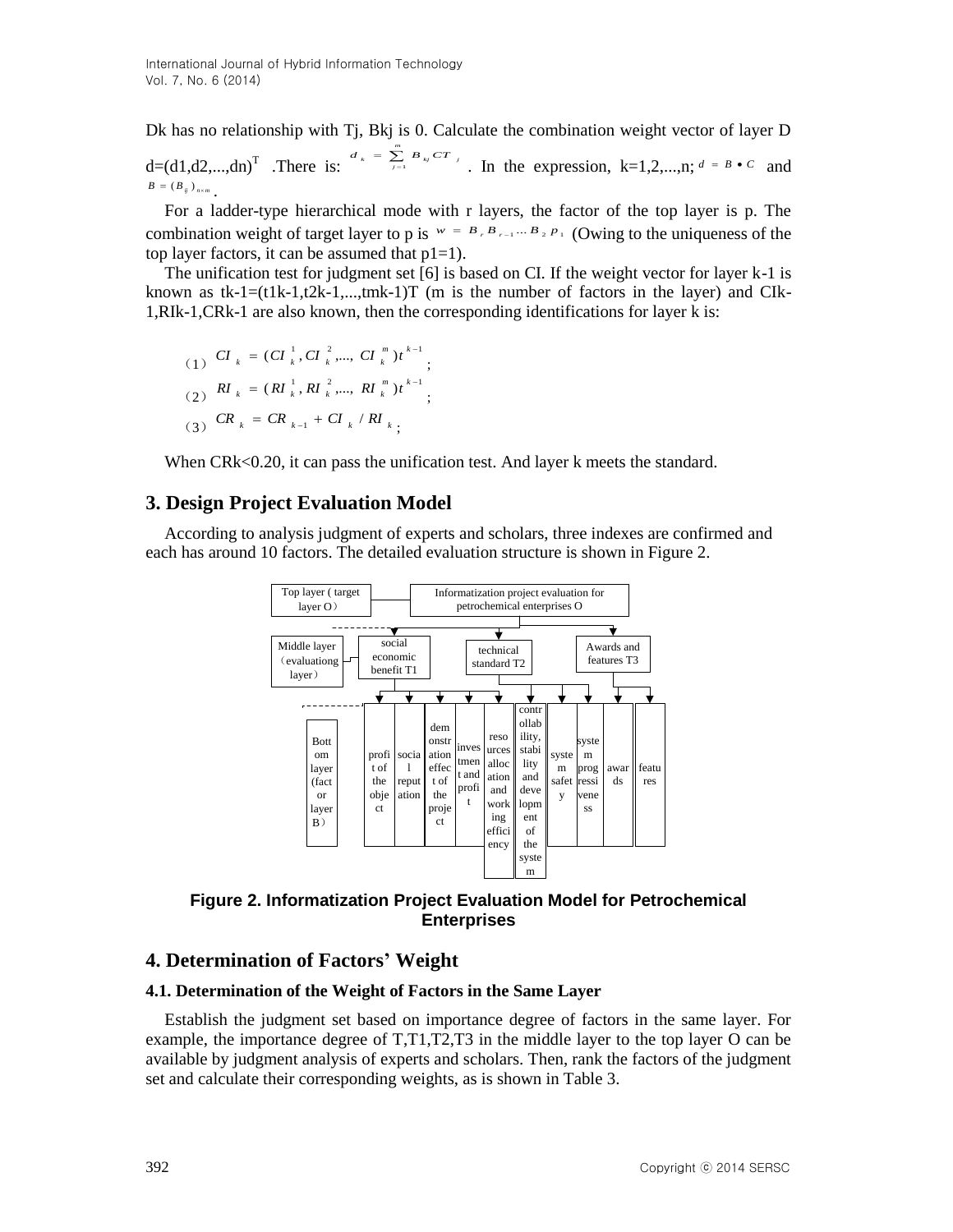|                       | TT1                      | $T^{\prime}$                  | $T^{\bullet}$ | $\mathbf{X}$   |
|-----------------------|--------------------------|-------------------------------|---------------|----------------|
| T13                   |                          |                               |               | 0.656          |
| $\mathbf{m}$ $\alpha$ | $\overline{a}$           |                               |               | 0.134          |
| $\mathbf{m}$          | $\sqrt{2}$<br>$1/\omega$ | $\overline{\phantom{0}}$<br>ັ |               | 0.056<br>0.000 |

 $\lambda_{\text{max}} = 2.563$ , unification identification  $\frac{CI}{n-1} = 0.027$  (n = 3)  $=\frac{\lambda_{\max} - n}{n - 1} = 0.027$  (*n*  $CI = \frac{\lambda_{\text{max}} - n}{\lambda_{\text{max}} - n}$ . Refer to Table 2, RI=0.23. Therefore,  $CR = CI / RI = 0.08 \le 0.1$ , which meets the standard. Since w=(0.656, 0.134,  $0.056$ <sup>T</sup>, the weight of three indexes in layer T is able to be calculated.

### **4.2. Determination of the Weight of Factors under the Middle Layer**

By the same way, the weight of factors in the middle layer (the third layer to the second layer) is shown in Figure 4-6.

| m              |                   | Β2   | B3 | <b>B4</b> |     | W     |
|----------------|-------------------|------|----|-----------|-----|-------|
| D              |                   |      |    |           |     | 0.548 |
| B <sub>2</sub> | $\sqrt{2}$<br>ر ر |      |    |           | 1/4 | 0.094 |
| B3             | $\sqrt{2}$<br>ر_∍ | - 12 |    |           |     | 0.089 |
| B4             |                   |      |    |           |     | 0.247 |
|                | $\sqrt{2}$<br>ູ   |      |    |           |     | 0.234 |

### **Table 4. Judgment Set for Evaluation Index T1**

Calculate T1 according to the table and there is  $\lambda_{\text{max}} = 6.343$  $= \frac{\lambda_{\max} - m}{n-1}$  $CI = \frac{\lambda_{\text{max}} - n}{\lambda_{\text{max}} - n}$ 

 $\frac{m x}{n-1}$  = 0.007  $, CR = CI / RI = 0.028 \le 0.1$ , suggesting that judgment set T1 meets the standard of unification.

**Table 5. Judgment Set for Evaluation Index T2**

| $\mathbf{m}$   | B6 | $\mathbf{D}$ | DΩ<br>DΣ       | <b>AX</b> |
|----------------|----|--------------|----------------|-----------|
| B6             |    | $\sim$       | $\sim$<br>11 J | 0.144     |
| $\mathbf{D}$   |    |              |                | 0.565     |
| B <sub>8</sub> |    |              |                | 0.421     |

The calculation of T2 is the same as Ta. There is  $\lambda_{\text{max}}$  = 4.233 CI = 0.008 CR = 0.041  $\leq$  0.1, suggesting that judgment set T1 meets the standard of unification.

**Table 6. Judgment Set for Evaluation Index T3**

| $\mathbf{m}$<br>- -             | D٥<br>D    | D 1 0<br>ט | <b>TTT</b>          |
|---------------------------------|------------|------------|---------------------|
| <b>RQ</b>                       |            |            | $\sim$ $\sim$<br>v. |
| $\mathbf{D}$ 1 $\alpha$<br>ט גע | $\epsilon$ |            | $J \cdot \cdot$     |

The calculation results of T3 is  $\lambda_{\text{max}} = 2$ ,  $CI = 0$ . T3 only has two factors and both meet the standard of unification.

,